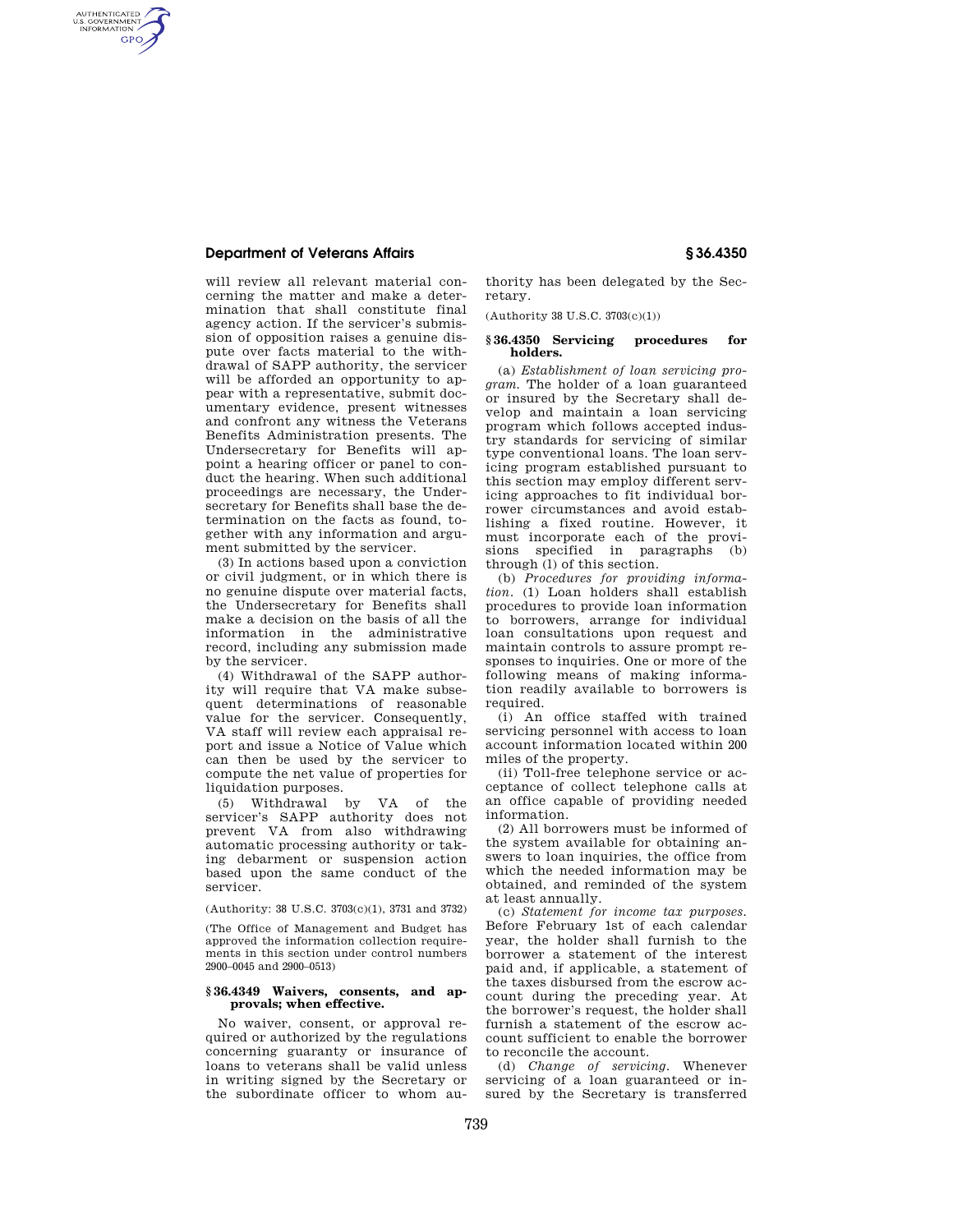from one holder to another, notice of such transfer by both the transferor and transferee, the form and content of such notice, the timing of such notice, the treatment of payments during the period of such transfer, and damages and costs for failure to comply with these requirements shall be governed by the pertinent provisions of the Real Estate Settlement Procedures Act as administered by the Department of Housing and Urban Development.

(e) *Escrow accounts.* A holder of a loan guaranteed or insured by the Secretary may collect periodic deposits from the borrower for taxes and/or insurance on the security and maintain a tax and insurance escrow account provided such a requirement is authorized under the terms of the security instruments. In maintaining such accounts, the holder shall comply with the pertinent provisions of the Real Estate Settlement Procedures Act.

(f) *System for servicing delinquent loans.* In addition to the requirements of the Real Estate Settlement Procedures Act, concerning the duties of the loan servicer to respond to borrower inquiries, to protect the borrower's credit rating during a payment dispute period, and to pay damages and costs for noncompliance, holders shall establish a system for servicing delinquent loans which ensures that prompt action is taken to collect amounts due from borrowers and minimize the number of loans in a default status. The holder's servicing system must include the following:

(1) An accounting system which promptly alerts servicing personnel when a loan becomes delinquent;

(2) A collection staff which is trained in techniques of loan servicing and counseling delinquent borrowers to advise borrowers how to cure delinquencies, protect their equity and credit rating and, if the default is insoluble, pursue alternatives to foreclosure;

(3) Procedural guidelines for individual analysis of each delinquency;

(4) Instructions and appropriate controls for sending delinquent notices, assessing late charges, handling partial payments, maintaining servicing histories and evaluating repayment proposals;

**§ 36.4350 38 CFR Ch. I (7–1–10 Edition)** 

(5) Management review procedures for evaluating efforts made to collect the delinquency and the response from the borrower before a decision is made to initiate action to liquidate a loan;

(6) Procedures for reporting delinquencies of 90 days or more and loan terminations to major consumer credit bureaus as specified by the Secretary and for informing borrowers that such action will be taken; and

(7) Controls to ensure that all notices required to be given to the Secretary on delinquent loans are provided timely and in such form as the Secretary shall require.

(g) *Collection actions.* (1) Holders shall employ collection techniques which provide flexibility to adapt to the individual needs and circumstances of each borrower. A variety of collection techniques may be used based on the holder's determination of the most effective means of contact with borrowers during various stages of delinquency. However, at a minimum the holder's collection procedures must include the following actions:

(i) An effort, concurrent with the initial late payment notice to establish contact with the borrower(s) by telephone. When talking with the borrower(s), the holder should attempt to determine why payment was not made and emphasize the importance of remitting loan installments as they come due.

(ii) A letter to the borrower(s) if payment has not been received within 30 days after it is due and telephone contact could not be made. This letter should emphasize the seriousness of the delinquency and the importance of taking prompt action to resolve the default. It should also notify the borrower(s) that the loan is in default, state the total amount due and advise the borrower(s) how to contact the holder to make arrangements for curing the default.

(iii) In the event the holder has not established contact with the borrower(s) and has not determined the financial circumstances of the borrower(s) or established a reason for the default or obtained agreement to a repayment plan from the borrower(s), then a face-to-face interview with the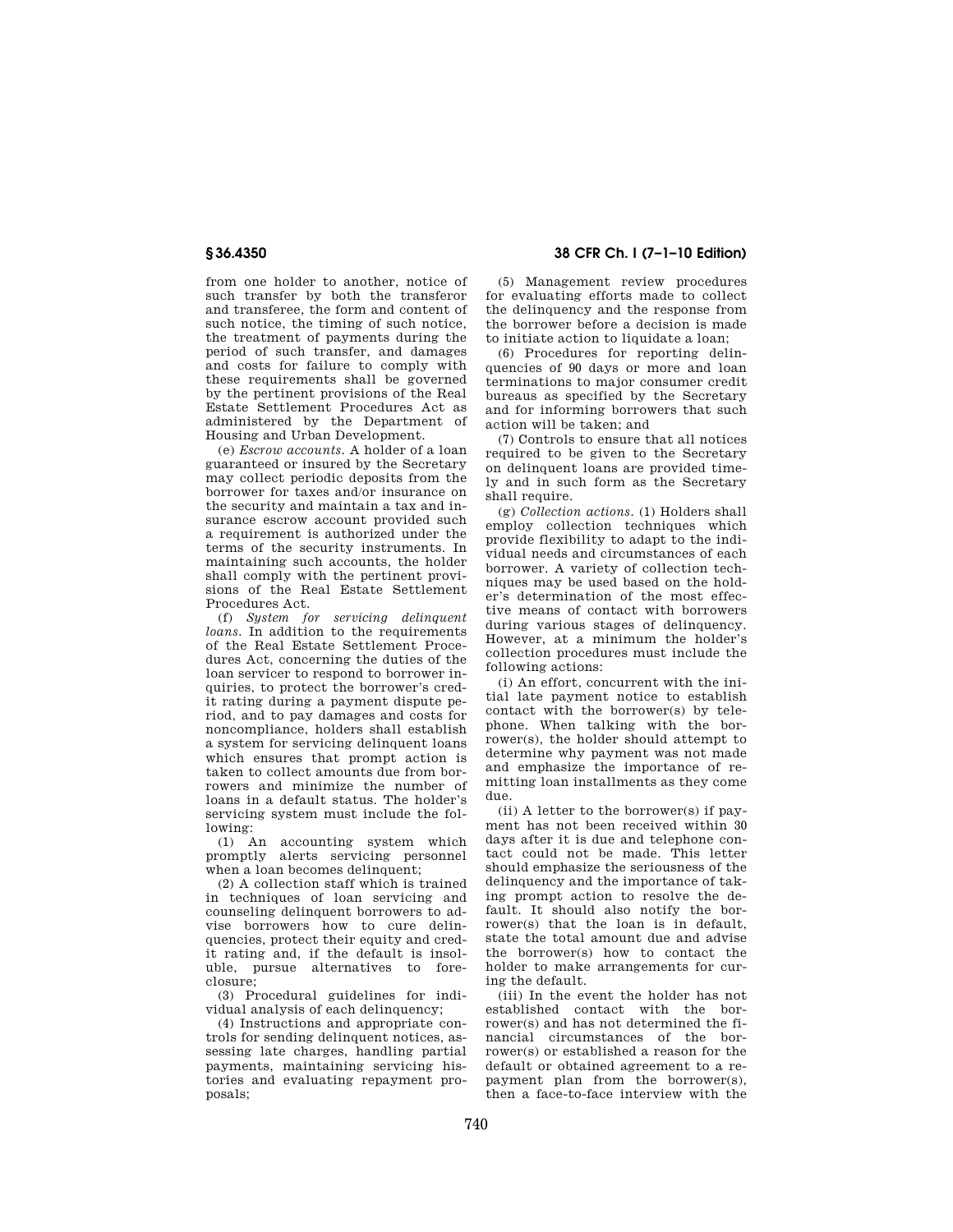# **Department of Veterans Affairs § 36.4350**

borrower(s) or a reasonable effort to arrange such a meeting is required.

 $(iv)(A)$  A letter to the borrower if payment has not been received:

(*1*) In the case of a default occurring within the first 6 months following loan closing or the execution of a modification agreement pursuant to §36.4815, within 45 calendar days after such payment was due; or

(*2*) In the case of any other default, within 75 calendar days after such payment was due.

(B) The letter required by paragraph  $(g)(1)(iv)(A)$  must be mailed no later than 7 calendar days after the payment is delinquent for the time period stated in paragraph  $(g)(1)(iv)(A)$  and shall:

(*1*) Provide the borrower with a tollfree telephone number and, if available, an e-mail address for contacting the servicer;

(*2*) Explain loss mitigation options available to the borrower;

(*3*) Emphasize that the intent of servicing is to retain home ownership whenever possible; and

(*4*) Contain the following language:

The delinquency of your mortgage loan is a serious matter that could result in the loss of your home. If you are the veteran whose entitlement was used to obtain this loan, you can also lose your entitlement to a future VA home loan guaranty. If you are not already working with us to resolve the delinquency, please call us to discuss your workout options. You may be able to make special payment arrangements that will reinstate your loan. You may also qualify for a repayment plan or loan modification.

VA has guaranteed a portion of your loan and wants to ensure that you receive every reasonable opportunity to bring your loan current and retain your home. VA can also answer any questions you have regarding your entitlement. If you have access to the Internet and would like to obtain more information, you may access the VA web site at *www.va.gov.* You may also learn where to speak to a VA Loan Administration representative by calling 1–800–827–1000.

(2) The holder must provide a valid explanation of any failure to perform these collection actions when reporting loan defaults to the Secretary. A pattern of such failure may be a basis for sanctions under 2 CFR parts 180 and 801.

(h) *Conducting interviews with delinquent borrowers.* When personal contact with the borrower(s) is established, the

holder shall solicit sufficient information to properly evaluate the prospects for curing the default and whether the granting of forbearance or other relief assistance would be appropriate. At a minimum, the holder must make a reasonable effort to establish the following:

(1) The reason for the default and whether the reason is a temporary or permanent condition;

(2) The present income and employment of the borrower(s);

(3) The current monthly expenses of the borrower(s) including household and debt obligations;

(4) The current mailing address and telephone number of the borrower(s); and

(5) A realistic and mutually satisfactory arrangement for curing the default.

(i) *Property inspections.* (1) The holder shall make an inspection of the property securing the loan whenever it becomes aware that the physical condition of the security may be in jeopardy. Unless a repayment agreement is in effect, a property inspection shall also be made at the following times:

(i) Before the 60th day of delinquency or before initiating action to liquidate a loan, whichever is earlier; and

(ii) At least once each month after liquidation proceedings have been started unless servicing information shows the property remains owner-occupied.

(2) Whenever a holder obtains information which indicates that the property securing the loan is abandoned, it shall make appropriate arrangements to protect the property from vandalism and the elements. Thereafter, the holder shall schedule inspections at least monthly to prevent unnecessary deterioration due to vandalism, or neglect. With respect to any loan more than 60 calendar days delinquent, if the property is abandoned, this fact must be reported to the Secretary as required in §36.4817(c)(10) and immediate action should be initiated by the servicer to terminate the loan once the abandonment has been confirmed.

(j) *Collection records.* The holder shall maintain individual file records of collection action on delinquent loans and make such records available to the